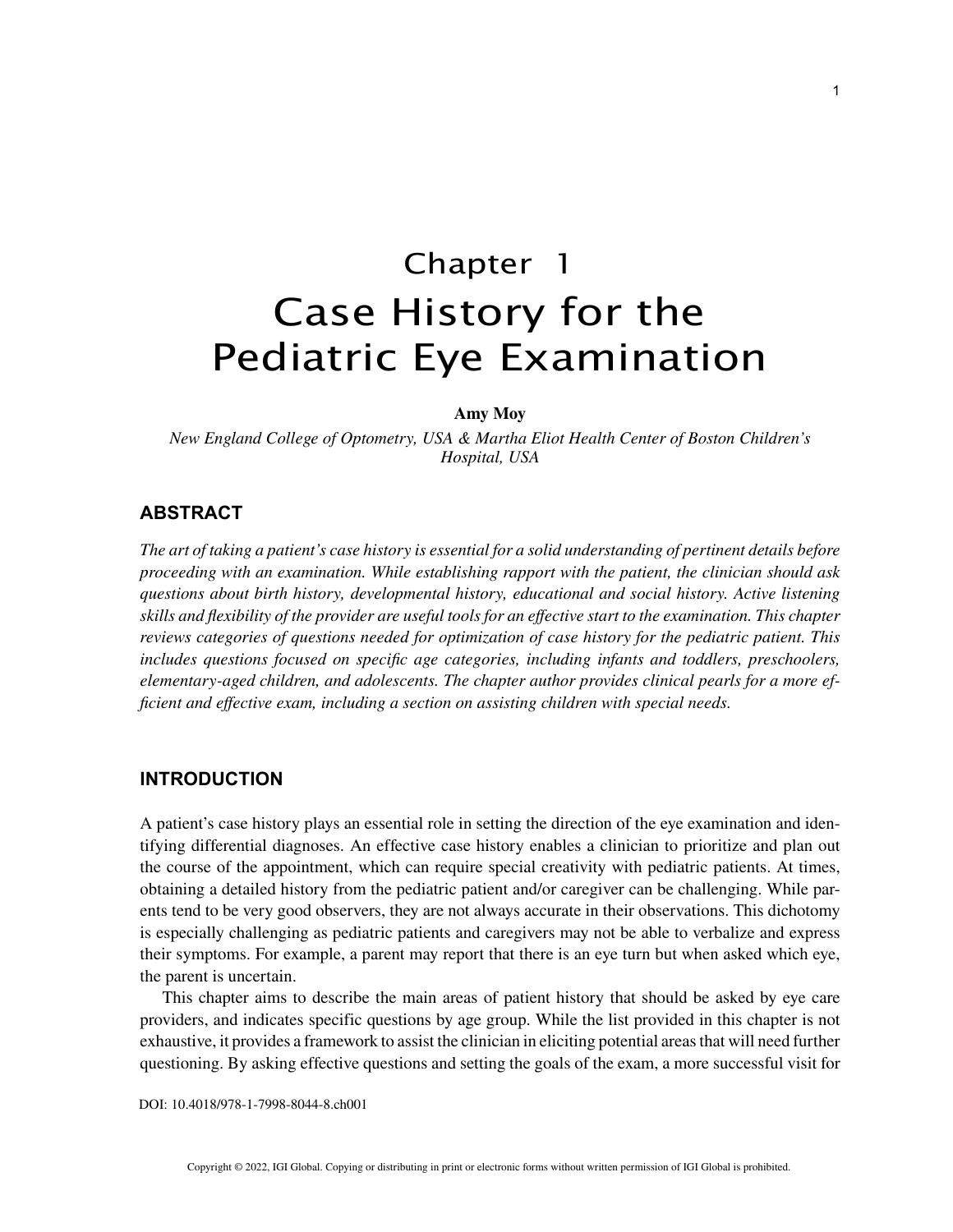both the clinician and the patient can be achieved. A case history is also an opportunity to establish rapport with the adult caregiver(s) present and the child to facilitate the examination and communication of the exam results and treatment plan.

## **BACKGROUND**

The case history, or medical interview, is an examination step that is universal to all healthcare professionals. While there are many technological advances and tools such as online or tablet-based case histories, the importance of interpersonal communication and connection cannot be replaced (Keifenheim et al., 2015). An effective clinician must be able to read both verbal and non-verbal cues, as well as be skilled to ask questions that can elicit quality information from the patient and caregiver (Keifenheim et al., 2015). Peterson and Holbrook (1992) studied 80 outpatients and the doctors who examined them and found that 76% of the doctors' differential diagnoses after their history-taking led to the final diagnosis. In comparison, the physical examination led to 12% of the final diagnoses, and laboratory testing led to 11% of the final diagnoses (Peterson et al., 1992).

The definition of history-taking is a "way of eliciting relevant personal, psychosocial and symptom information from a patient with the aim of obtaining information useful in formulating a diagnosis and providing medical care to the patient" (Keifenheim et al., 2015). While it may be necessary for technicians or other assistants to take a preliminary case history, the clinician should be the main interviewer to assess if further detail is necessary.

For complex medical and developmental histories, some eye care practices may prefer to have a questionnaire sent to their patients before the appointment, so that the bulk of the allotted time can be spent on examination and patient education. Alternatively, a complex case history form may be completed by the adult caregiver in the office while the clinician begins testing the child. This strategy is particularly helpful when the complexity of the child or case type is not known at the time of the appointment. The clinician may select the appropriate case history form after the chief complaint and meeting the child, if the child is able to sit independently in the exam chair.

Efficiency is key with a pediatric exam. At the same time, the clinician should maintain a positive, relaxed, and fun environment, especially for young children. Be fun and flexible! Young children typically have a short attention span and can be uncooperative with the examination. The clinician must prioritize the sequence of exams to maximize the amount of pertinent information obtained. Therefore, having a detailed history helps the clinician to formulate a differential diagnosis and a sequential list of exams to be performed. Each patient is unique and responds differently, so it is up to the clinician to strategically perform all the needed tests to formulate the correct assessment and management. Taking case history with a child differs from that of a typical adult exam due to factors such as the source of the information (caregiver versus the child), details sought by the clinician for the purpose of the examination, and how communication occurs between the clinician and the patient.

**Clinical Pearl:** *A successful clinician is creative and flexible. The sequence of a pediatric exam should be based on the priority of the test result since the child may not be cooperative.*